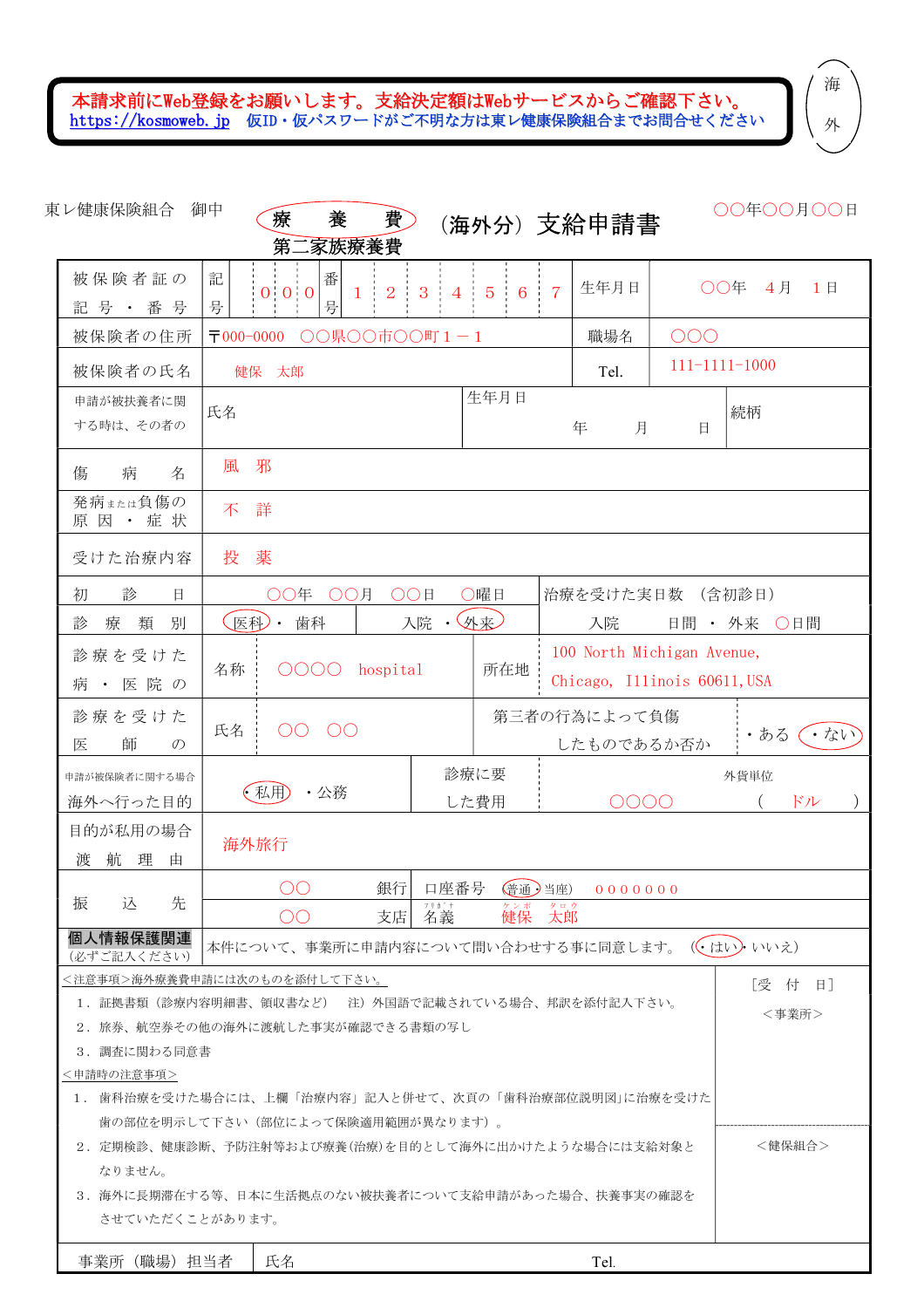| (受診された診療機関から入手した「診療内容明細書」等の内容を邦訳して記入して下さい。)<br>◆ 邦訳<br>1. 傷病名 |                                                                                                      |
|---------------------------------------------------------------|------------------------------------------------------------------------------------------------------|
| 2. 症状の概要                                                      |                                                                                                      |
| 3. 処方、手術その他の処置の概要                                             |                                                                                                      |
| 4. その他                                                        |                                                                                                      |
| 訳 氏名<br>住所                                                    | Tel.                                                                                                 |
| 者                                                             |                                                                                                      |
| ◇委任状<br>(受領を委任する場合のみ記入して下さい)<br>本請求に基づく給付金の受領を<br>事業所名称       | 歯科治療部位説明図<br>治療を受けた歯の部分に〇を付けて下さい<br>〈永久歯〉<br>ᆂ<br>87654321   12345678<br>右<br>左<br>87654321 12345678 |
| 氏名<br>に委任します。                                                 | 下<br>〈乳<br>歯> カランド<br>上                                                                              |
| 被保険者氏名_                                                       | EDCBA   ABCDE<br>左<br>EDCBA ABCDE<br>下                                                               |

※この欄は健康保険組合で記入しますので、申請者は記入しないで下さい。

| 支給額決定算式           |                                 |    |                   |                           |     |   |
|-------------------|---------------------------------|----|-------------------|---------------------------|-----|---|
| 準<br>標<br>点 数     | 点                               |    | レート               | 円/                        |     |   |
|                   |                                 |    |                   | 年<br>$\vert$ $\vert$<br>月 |     |   |
| (標準点数による基準額)<br>A |                                 |    | (実治療費による基準額)<br>B |                           |     |   |
|                   | 点×<br>$\mathbb{H} \times 1 = 0$ | 円  | (外貨)              | $\times$ ( $\nu$ -})      | $=$ | 円 |
| 採用基準額             | $A \cdot B$                     | 円) | 法定                | 円×                        |     | 円 |
| 高額                | 円×<br>$=$                       | 円  | 付<br>加            | 円×                        |     | 円 |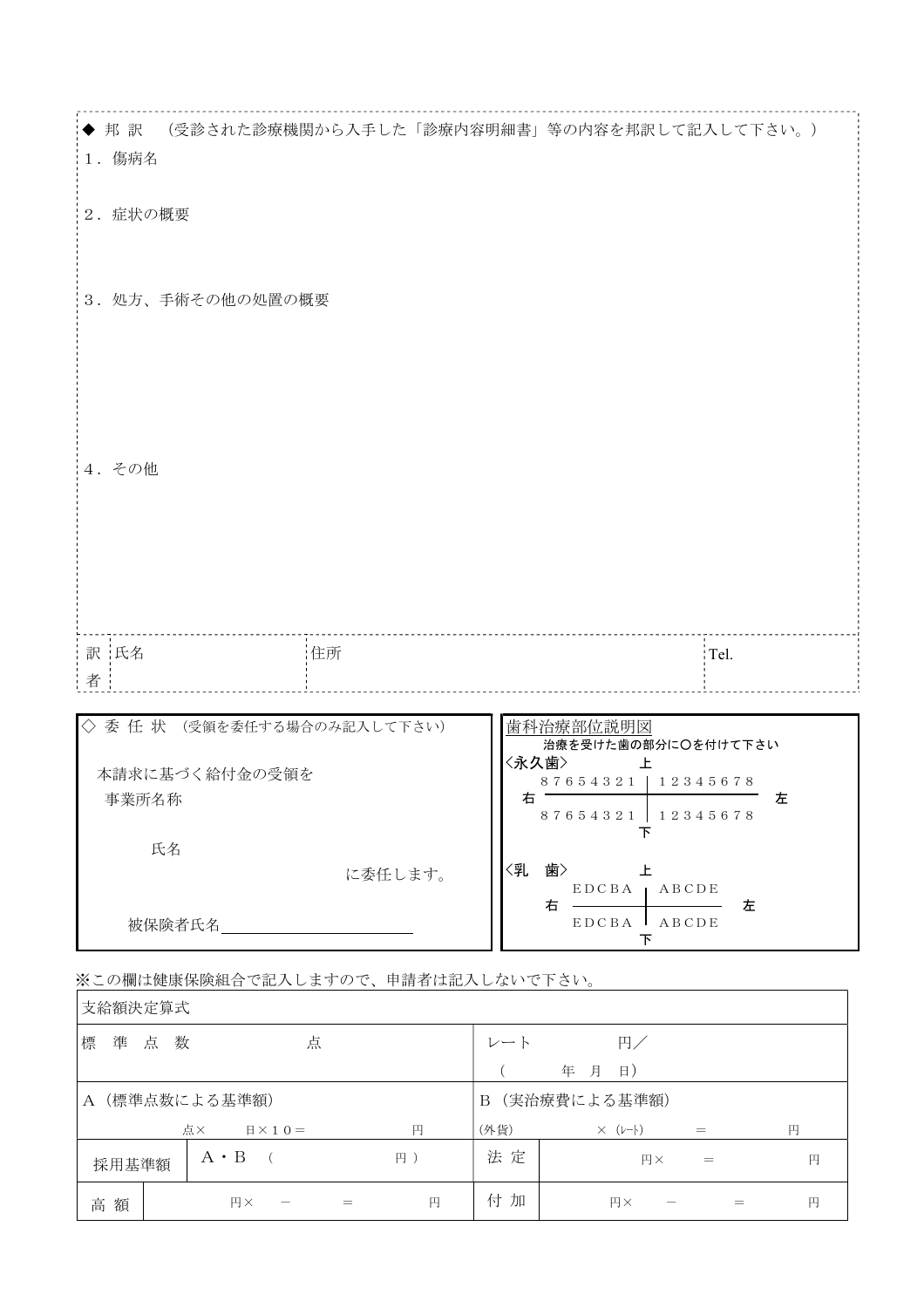## 調査に関わる同意書 Agreement of Authorization

| ・治療開始日                        |           |   |                |  |
|-------------------------------|-----------|---|----------------|--|
| · Starting date of medication |           |   | Year Month Day |  |
|                               |           |   |                |  |
| ・患者                           |           |   |                |  |
| (患者名)                         | 健保 太郎     |   |                |  |
| (住所)                          | 県         | 町 |                |  |
| (生年月日)                        | ○○年 4月 1日 |   |                |  |
|                               |           |   |                |  |
| $\cdot$ Patient               |           |   |                |  |
| (Name of patient)             |           |   |                |  |
| (Address)                     |           |   |                |  |
|                               |           |   |                |  |

東レ健康保険組合 御中

私(療養を受けた者)、 健保 太郎 は、東レ健康保険組合の職員又は東レ健康保険組合が委託した事 業者が、海外療養費申請書類にある事実(療養行為を行った日時、場所、療養内容)を確認するため、申 請書類の提供等によって、療養行為を行った者に照会を行い、当該者から照会に対する情報の提供を受け ることに同意します。 また、上記確認にあたり、パスポートのコピーが必要となる場合には、パスポートを<保険者名>に提示

することも併せて同意します。

To: toray health insurance society

I (patient who has received treatment) authorize toray health insurance society or its staff, and its subcontractors to refer and obtain any and all factual information related to an overseas medical treatment benefit claim(s) filed or to be filed including date of the treatment, place, and any treatment records and information from the medical organization in order to verify by submitting the related application forms.

Also, I agree to submit a photocopy of my passport if it is necessary along verification process written above.